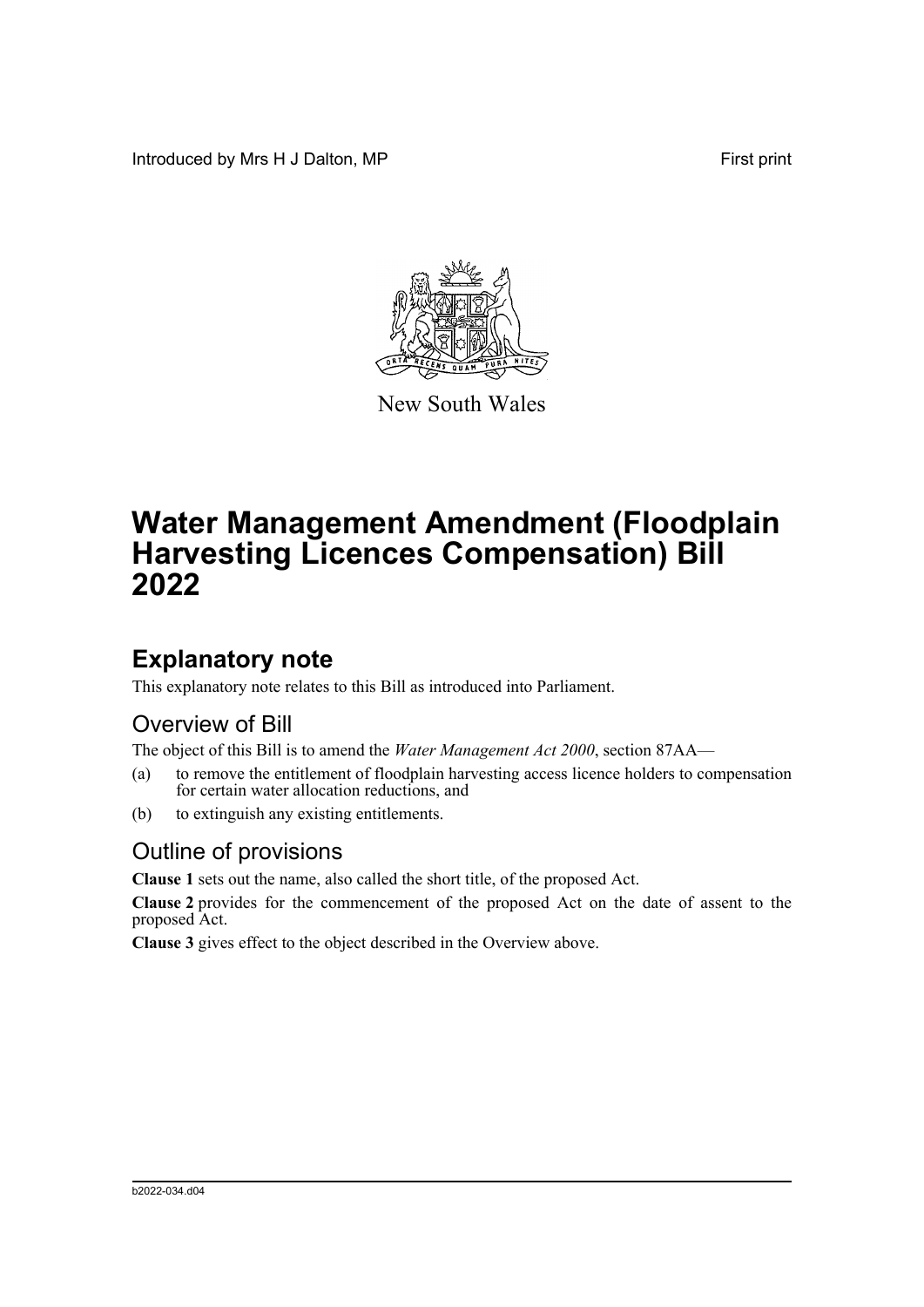Introduced by Mrs H J Dalton, MP **First** print



New South Wales

## **Water Management Amendment (Floodplain Harvesting Licences Compensation) Bill 2022**

#### **Contents**

|   |                                              | Page |
|---|----------------------------------------------|------|
|   | Name of Act                                  |      |
|   | 2 Commencement                               |      |
| 3 | Amendment of Water Management Act 2000 No 92 |      |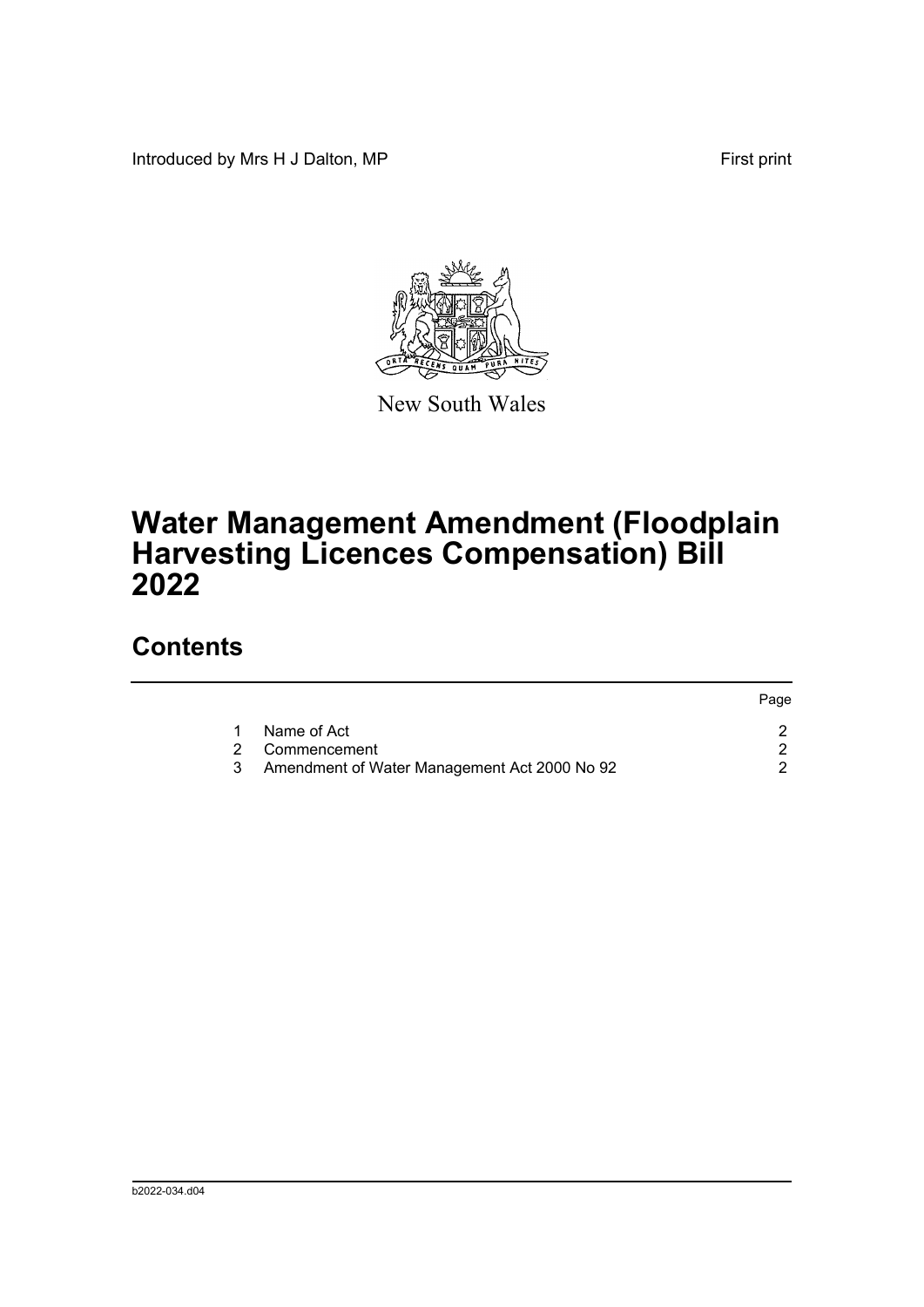

New South Wales

## **Water Management Amendment (Floodplain Harvesting Licences Compensation) Bill 2022**

No , 2022

#### **A Bill for**

An Act to amend the *Water Management Act 2000* to remove the entitlement of floodplain harvesting access licence holders to compensation for certain water allocation reductions.